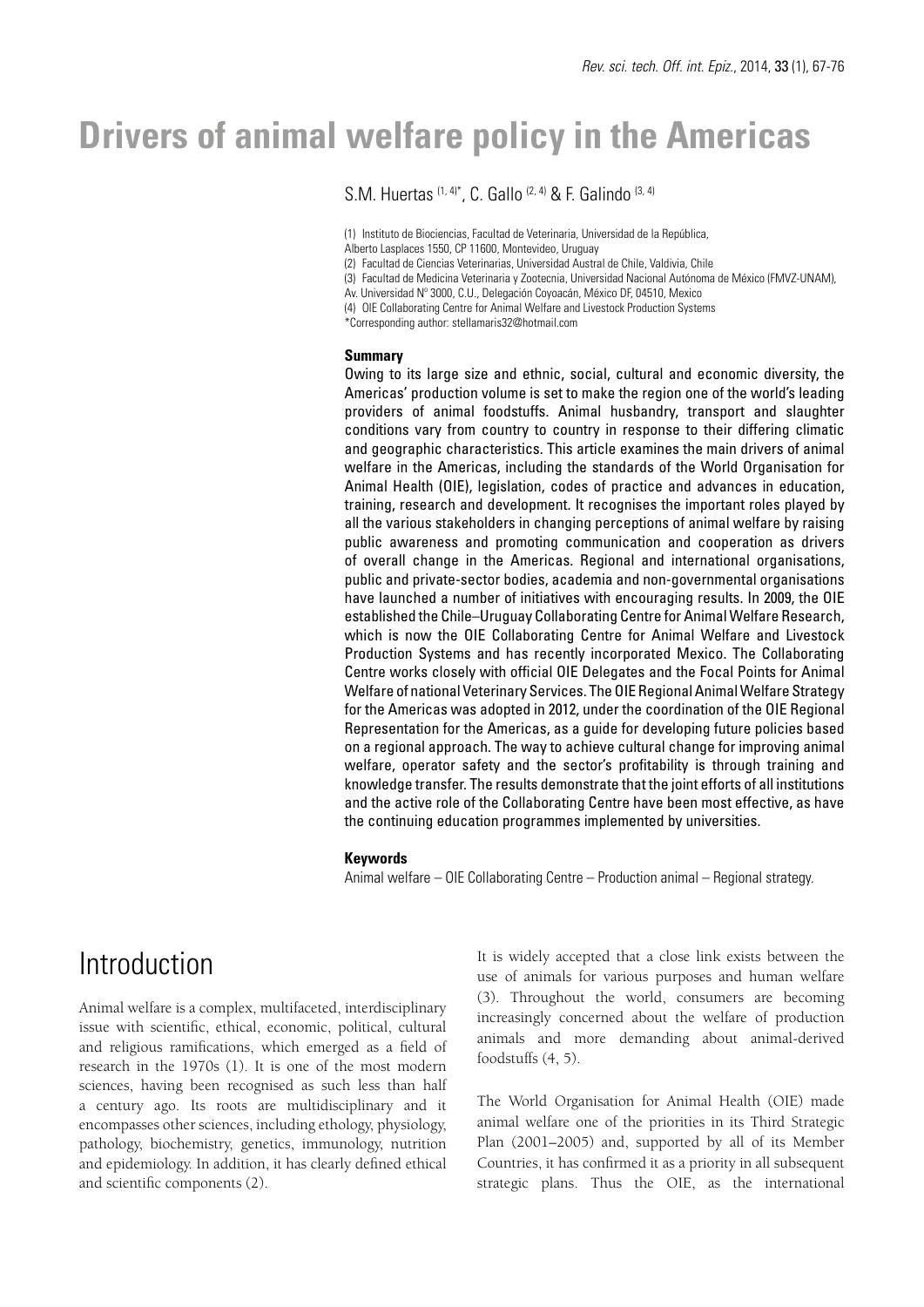reference organisation for animal health, was mandated to develop standards and guidelines on animal welfare that reaffirmed welfare as a key component of animal health and production (6).

The OIE Permanent Working Group on Animal Welfare, established in 2002, developed the first recommendations and guiding principles on animal welfare, which were included in the OIE *Terrestrial Animal Health Code* in 2004 (6). Subsequently, the OIE established *ad hoc* groups to develop animal welfare standards, which have since been included in the *Terrestrial* and *Aquatic Animal Health Codes*  (7, 8). They currently number 12 and deal with: transport by land, sea and air; slaughter for human consumption; killing for disease control purposes; control of stray dog populations; use of animals in research and education; animal welfare in beef cattle production systems, animal welfare in broiler chicken production systems; and the welfare of farmed fish during transport, slaughter and killing for disease control purposes (6).

In addition, the OIE has held three global conferences on animal welfare, the first in Paris (France) in 2004, the second in Cairo (Egypt) in 2008, and the third in Kuala Lumpur (Malaysia) in 2012. All three targeted OIE Member Countries, as well as livestock producers, veterinarians, and non-governmental organisations (NGOs) working in animal welfare (6). There has been increasing emphasis on the need for OIE support in developing and implementing regional animal welfare strategies, as well as for starting to plan the development of a global animal welfare strategy.

These and other OIE initiatives have clearly spurred a rapid change in thinking, at different levels and to varying degrees depending on the country or region. The OIE has asked each Member to appoint a national focal point to be responsible for their country's relations with the OIE on animal welfare. Moreover, the global network of these focal points is called upon to spearhead the gradual harmonisation and improvement of national and regional animal welfare policies.

The OIE regularly invites focal points to follow training programmes with the support of OIE Collaborating Centres, updating their knowledge and helping them to access regional and international information on the subject.

OIE Collaborating Centres for animal welfare have been established on different continents, including those for: Animal Welfare Science and Bioethical Analysis (New Zealand/Australia); Animal Welfare and Livestock Production Systems (Chile/Uruguay, together with Mexico, which was incorporated in May 2013); Laboratory Animal Welfare and Science (United States); and Veterinary Training, Epidemiology, Food Safety and Animal Welfare (Italy) (9).

One of the OIE's future priorities for animal welfare research and education is to promote its general principles for the welfare of animals in livestock production systems (1) as a way to guide the development of more specific standards on the issue (10).

The OIE has encouraged the establishment of a Regional Animal Welfare Strategy for the Americas. This builds on existing regional initiatives to implement OIE standards and recognises the key roles played by the OIE Regional Commission, governments, industry and other organisations, and encourages the participation of all stakeholders in the region in order to improve animal welfare and develop sustainable production systems (11).

This article examines the main drivers of animal welfare policy in the Americas, including OIE standards, country legislation, codes of practice, advances in education and training, and research and development in animal welfare. It also recognises the crucial role played by all the various stakeholders in changing perceptions of animal welfare by raising public awareness, developing research and promoting communication and cooperation as drivers of overall change in animal welfare in the Americas.

### The Americas

Owing to its large size and ethnic, social, cultural and economic diversity, the volume of production in the Americas is set to make the region one of the world's leading providers of animal foodstuffs (12).

According to inter-agency studies, global demand for agricultural products will continue to increase. It will be important to pay attention to the growth of the industry, and to the environmental impact this may have, and to invest in such areas as research, infrastructure, technological innovation, education and training. This aim of improving productivity and sustainability poses a great challenge in a changing world that must also adapt to climate change (3, 13).

Animal welfare is becoming increasingly important as animal production becomes more intensive. As the Americas region is a key player in this area, it is essential for it to learn from Europe's mistakes and the various stakeholders, including governments, must look to the future with greater awareness of sustainable animal production.

The Americas has a wide variety of food-producing animal species (including cattle, horses, sheep, pigs, camels, rabbits, guinea pigs and fish) and each country has different animal husbandry, transport and slaughter conditions and differing geographic, climatic, social, cultural and marketing characteristics (14, 15).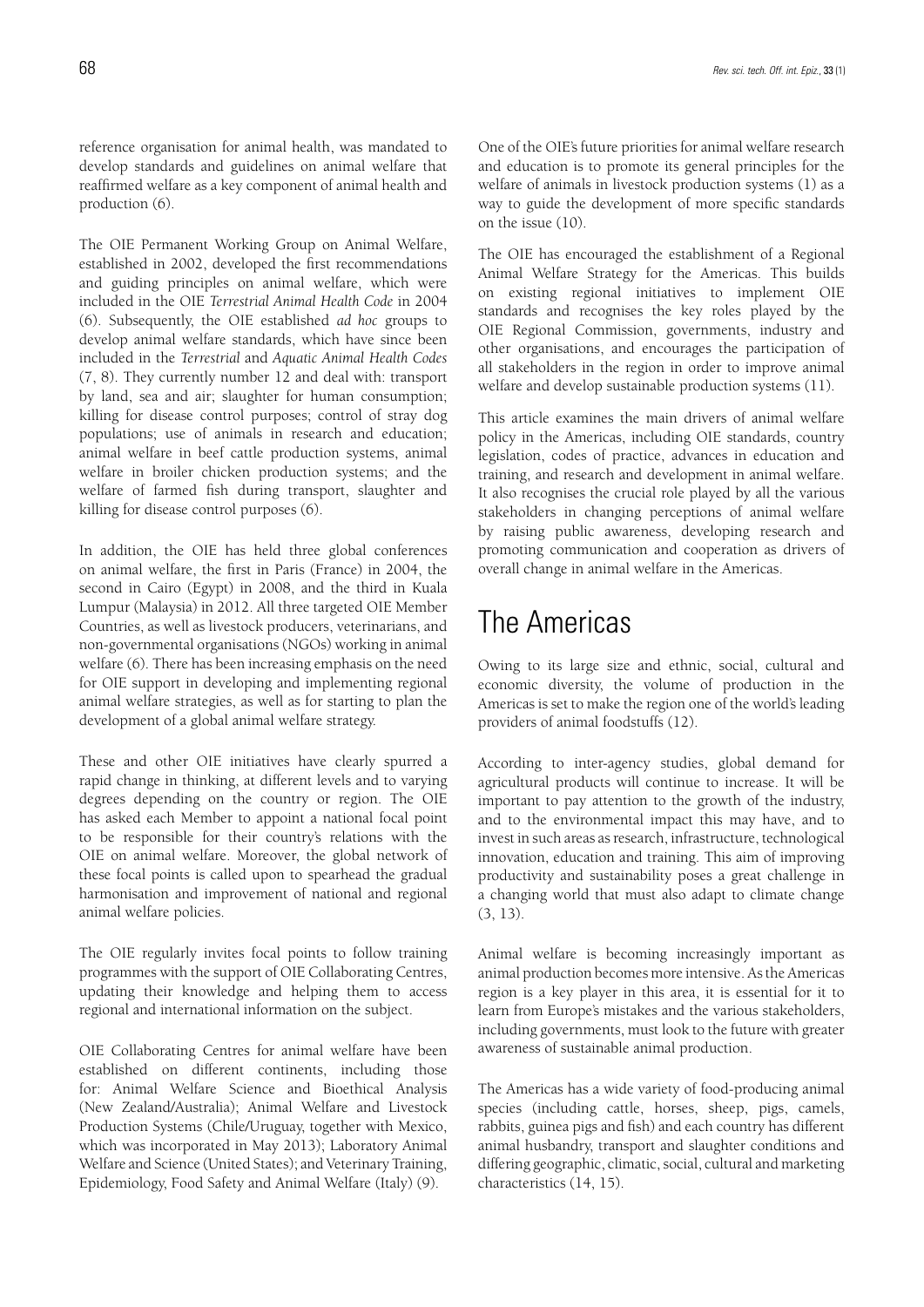Supply chains involve a large number of stakeholders, including producers, livestock managers, transport operators, processing plant workers and other professionals, all of whom play a key role and all of whom are likely to severely undermine the welfare of food-producing animals if they fail to carry out their duties properly (16, 17). If these stakeholders are to contribute to global change in animal welfare in the near future, they must be properly trained (17).

The agriculture sector in the Americas is beginning to change as a result of world trends, such as globalisation, the internationalisation of markets and multinational trade agreements. The use of animals in (mainly intensive) production systems has major ethical, production and economic implications, which is why one of the emerging issues is finding tools to produce animal foodstuffs while respecting the welfare of the animals involved (18).

Consumers of animal foodstuffs are starting to play a key role, especially those who associate animal welfare with the ethical quality of food and animal resistance to disease. In Europe, consumers have begun to demand more and better information and are willing to pay a premium for animal products with animal welfare guarantees (4, 5). The European Welfare Quality® project has developed protocols to measure welfare both at animal production facilities and during the slaughter of several species of food-producing domestic animals (cattle, pigs and poultry) (19, 20, 21).

In Latin America, which consumes and exports large quantities of meat, concern for animal welfare is growing progressively, which has led to the introduction of specific rules and practices, especially for the production of red meat (22).

This makes it necessary to develop, promote and disseminate strategies designed to improve the welfare of production animals in Latin America (23). The OIE Regional Commission plays a vital role by encouraging the implementation of OIE standards. This will also improve the quality of final products, access to markets and people's standard of living.

The OIE, through its Member Countries, organised the first OIE Inter-American Meeting on Animal Welfare (Panama, 2008) and the first Workshop for OIE National Focal Points for Animal Welfare in the Americas (Chile, 2010). Both meetings recommended that the OIE Inter-American Committee on Animal Welfare should help to draft a Regional Animal Welfare Strategy. The Strategy was adopted in Barbados in 2012 and describes the actions and guidelines required for implementing OIE standards in the region (11).

# Strategies for improving animal welfare in the Americas

In the Americas, regional and international organisations, public and private sectors, academia and NGOs are pursuing various initiatives to improve animal welfare, including research, training and legislation, with encouraging results.

For example, increased training for staff working with animals on good pre-slaughter handling practices has noticeably reduced the incidence of bruising in cattle and pigs (18). In recent years, farmers, animal handlers, market and slaughterhouse workers, professionals and drivers transporting live animals have received training to raise awareness of animal welfare and good animal husbandry practices by means of courses, seminars and conferences, to varying degrees depending on the country and region (23, 24).

# OIE actions to promote animal welfare policies in the Americas

### **OIE Collaborating Centre for Animal Welfare and Livestock Production Systems**

In May 2009, the World Assembly of Delegates of the OIE established the OIE Collaborating Centre for Animal Welfare Research, a bipartite initiative between Chile and Uruguay. It was implemented by the faculty of veterinary science of the Southern University of Chile in Valdivia and the faculty of veterinary medicine of Uruguay's University of the Republic (FV-UDELAR). At the 81st General Session of the OIE World Assembly of Delegates in May 2013, the faculty of veterinary medicine and animal husbandry of the National Autonomous University of Mexico was incorporated into the existing Collaborating Centre, in order to address the needs of all three Americas, at which point it was renamed the OIE Collaborating Centre for Animal Welfare and Livestock Production Systems (9).

The Collaborating Centre's main aim is to promote research into animal welfare, with special emphasis on production animals and livestock in production systems specific to the Americas, as well as to serve as a reference centre on animal welfare matters that helps to promote OIE standards and guidelines in the region.

The tasks assigned to the Collaborating Centre are to:

- conduct research
- provide specific advice on animal welfare issues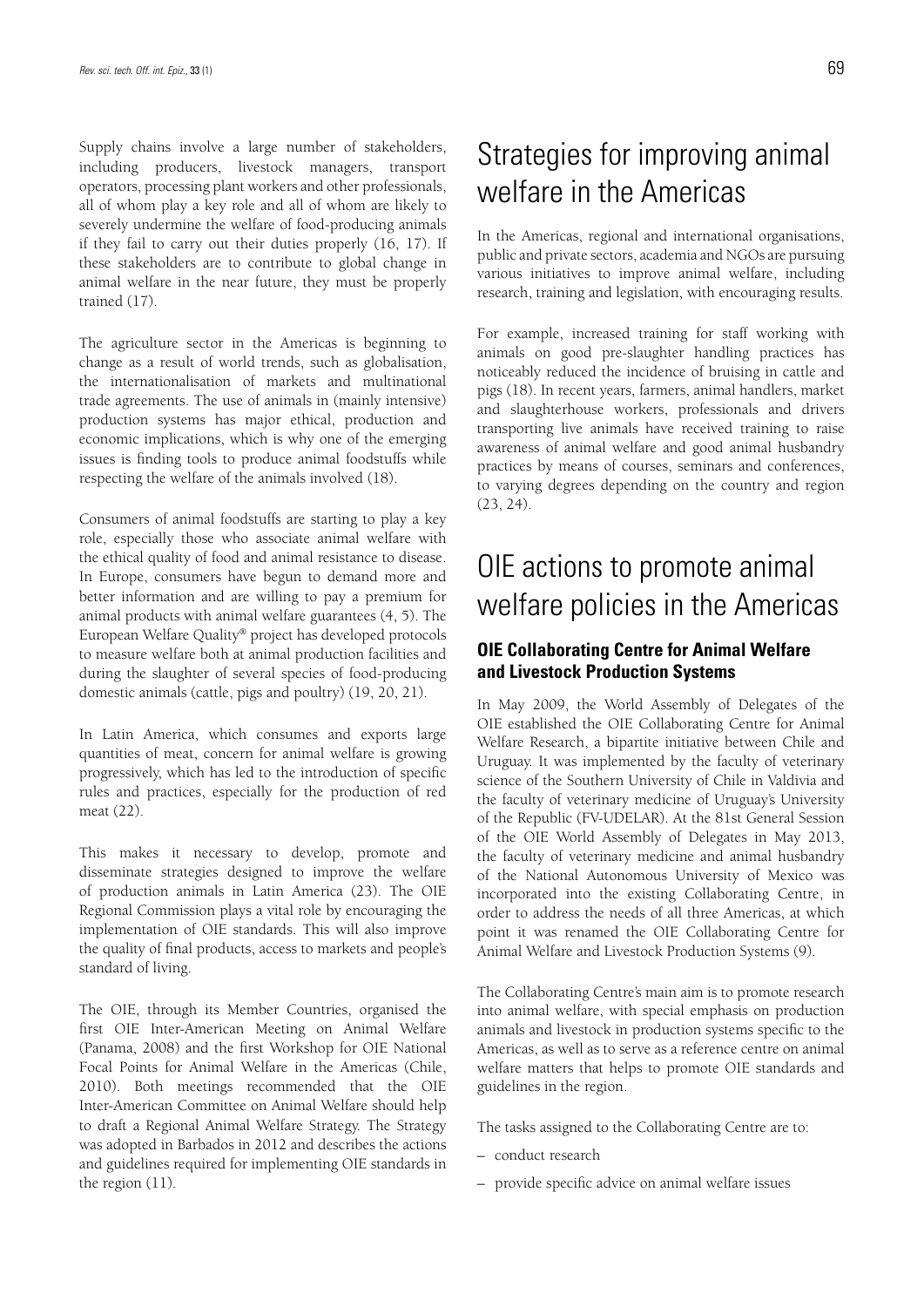– disseminate information on methodologies and techniques that contribute to animal welfare

– propose and develop methods to facilitate the harmonisation of international standards on animal welfare

– provide scientific and technical training on animal welfare to other countries as required

– organise scientific meetings

– coordinate studies in collaboration with other institutions or organisations.

The Collaborating Centre works closely with official OIE Delegates and, in particular, with national focal points for animal welfare in the Veterinary Services of countries in the Americas. It also works with other public and private institutions in the food and agriculture sector and NGOs in countries of the region, promoting improvements in animal welfare and the sector's economy, with special emphasis on training for all stakeholders.

### **OIE Regional Animal Welfare Strategy for the Americas**

In 2012, the Regional Animal Welfare Strategy for the Americas was adopted to add to that already in place for Asia, the Far East and Oceania. The strategy recognises the activities of governments, industry and organisations in improving animal welfare and developing sustainable production systems. It provides for a regional consultation approach for animal welfare that includes government sectors and aims to boost regional support for the implementation of OIE standards and guidelines (11).

The strategy also sets the framework for achieving results in the area of animal welfare, based on scientific evidence and knowledge. Thus, it recognises the importance of education, training and research in animal welfare, and attaches great importance to the animal welfare activities of OIE Collaborating Centres.

The principal objectives of the strategy include: promoting the implementation of OIE standards on animal welfare; disseminating and promoting the concept of science-based animal welfare through education and training; achieving improvements in animal welfare based on the development of regional research and programmes; and building partnerships to optimise results.

It provides for the planning of regional activities under the coordination of the OIE Regional Representation for the Americas. In future it will promote the establishment of national animal welfare committees whose mandate will include encouraging the nationwide implementation of animal welfare activities.

The strategy was designed to improve animal health and welfare by promoting the development and implementation of OIE standards and guidelines. It recognises the relationship between animal welfare, animal health, the environment, production, and food safety and security. It also acknowledges the need to take into account the region's distinctive characteristics and provides a regional consultative approach to animal welfare that welcomes the involvement of governmental and non-governmental sectors. It recognises that the main objective of Member Countries in the Americas is to maximise the production and productivity of animal foodstuffs for regional consumption and as a contribution to sustainable global food supply.

The strategy will also address such issues as the welfare of animals destined for purposes other than trade and food production, including wild, companion, laboratory and recreation animals.

In summary, the Regional Animal Welfare Strategy for the Americas brings together the drivers for a regional approach that includes animal welfare, provides a guide for the development of future animal welfare policies based on a regional consultative and inclusive approach, and serves as a framework for cooperation among Member Countries and stakeholders in promoting and advancing animal welfare in the region.

The strategy is aimed at individuals and organisations in the region, including: those responsible for animals; animal users; veterinary professionals and those working in related fields, such as agricultural-science and animalscience; research institutions; livestock farmers; processors; industry and transport operators; conservation and animal protection organisations; veterinary statutory bodies (national veterinary associations); academics; researchers; consumers; undergraduate educational establishments and their teachers; official Veterinary Services; and other governmental and non-governmental entities.

In 2008, the Food and Agriculture Organization of the United Nations held a meeting of animal welfare experts in Rome that produced a document with recommendations for capacity-building to implement good animal welfare practices (24).

# Regional organisations and institutions

The Americas' wide geographic, cultural and ethnic diversity makes the circumstances of its regions very different. Based on these differences, countries have formed regional groups or blocs essentially around their trading interests.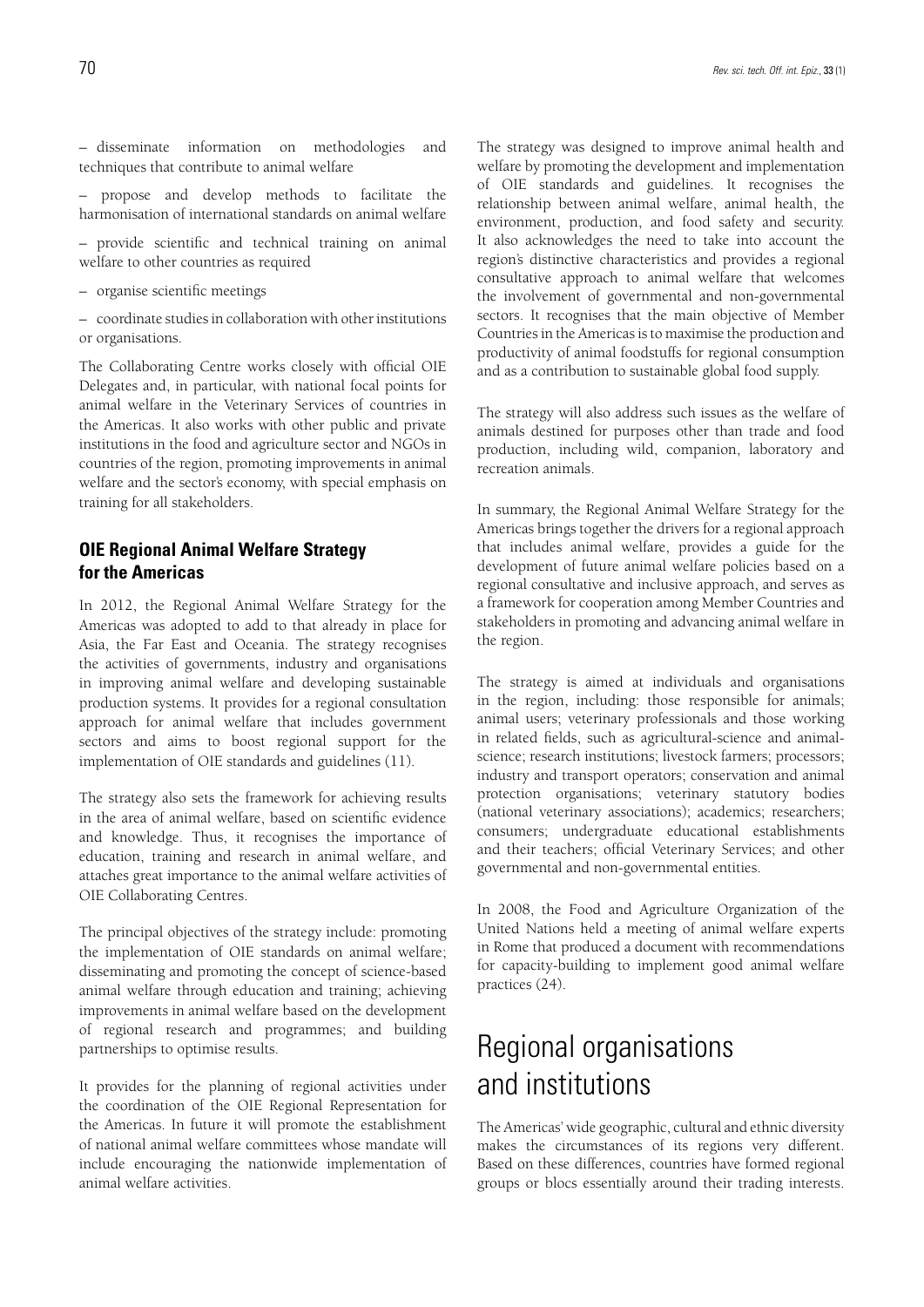In their agreements, some blocs allude to animals, mostly production animals, with respect to their care, but make no special mention of animal welfare.

#### **Andean Community**

The Andean Community (CAN) comprises Bolivia, Colombia, Ecuador and Peru. The distinctive geographic, social and cultural nature of these Andean countries makes it difficult to apply good animal welfare practices owing to local characteristics and, in some cases, limited livestock development.

Nevertheless, CAN member countries attach great importance to the issue of animal welfare, which is not only linked to ethical and commercial considerations, but is also a market requirement.

A European Union/CAN cooperation project (INTERCAN) is currently under way to promote regional economic integration in the Andean Community, aimed primarily at strengthening intra-regional cooperation and forging closer relations between the European Union and CAN countries (25). Expected outcomes include the development of an Animal Welfare Plan for the Andean Sub-region providing harmonised guidelines and standards that can be implemented in line with the conditions of CAN member countries in order to facilitate trade and the movement of animals and animal products within countries, among countries in the sub-region and with non-CAN countries. It prioritises the role of veterinarians, which is linked closely with the development of good practices that enable the establishment, adoption and implementation of standards on animal welfare and food safety.

In Peru's public sector, for example, the Directorate-General for Agricultural Competitiveness is developing good practice manuals, especially for the pig sector, and cooperates with the National Agricultural Health Service (SENASA).

In Ecuador, the Ecuadorian Agency for Agriculture Quality Assurance (Agrocalidad) is endeavouring to implement animal welfare training and dissemination plans to improve the country's standing in this area.

The private sector is highly proactive in disseminating OIE standards on animal welfare. For instance, the Colombian Livestock Producers' Federation (FEDEGAN) strongly supports animal health and welfare through initiatives such as training programmes for producers and foot and mouth disease vaccination for animals.

#### **Regional Organisation for Plant Protection and Animal Health**

The Regional Organisation for Plant Protection and Animal Health (OIRSA), is an inter-governmental organisation comprising Belize, Costa Rica, the Dominican Republic, El Salvador, Guatemala, Honduras, Mexico, Nicaragua and Panama. OIRSA specialises in food and agricultural health and provides its member countries' ministries and departments of agriculture and livestock with technical cooperation, promoting safe food production for public welfare.

The Organisation is concerned about the poor animal welfare development of most of its member countries. From a survey of its member countries, it concluded that legislation is scarce, except in Mexico and Costa Rica, that there is little regulation of animal welfare during transport and slaughter, and that more research is needed (26).

The Organisation has begun work to develop harmonised guidelines among its member countries, develop regulations on animal transport based on OIE actions, and train transport operators on how to transport animals properly. It also intends to increase awareness of animal welfare among producers and processors of animal foodstuffs, as well as to promote research and the inclusion of animal welfare in the curricula of degree courses connected in any way with production animals, as a means of encouraging the adoption of good animal welfare practices.

### **Southern Common Market**

The Southern Common Market (MERCOSUR) comprises Argentina, Brazil, Paraguay, Uruguay, and Venezuela, and an initiative is in place to also include Bolivia. In essence, MERCOSUR's objective is an economic one, based primarily on the free movement of goods, services and factors of production between countries by such means as removing customs duties and non-tariff restrictions on the movement of goods and any other equivalent measures.

From an animal welfare standpoint, the biggest problem encountered is the transport of live animals, mostly within countries themselves, as some are very large (Argentina and Brazil). Long distances from farm to slaughter, adverse weather conditions, long journeys for animals inside transport vehicles, and, sometimes, violent cultural practices in the handling of animals, cause animals physical injury and impair meat quality, all of which are limiting factors that the various sectors are trying to remedy (14).

Another factor that may affect animal welfare in supply chains is the use of intermediaries in livestock marketing systems, because, if animals are handled improperly during the intermediate marketing stage, it can harm not only the animal but also the producer, by reducing the latter's income. Such losses have been quantified in North American countries (27, 28, 29) and in some South American countries (30, 31), and in both cases the figures are sobering.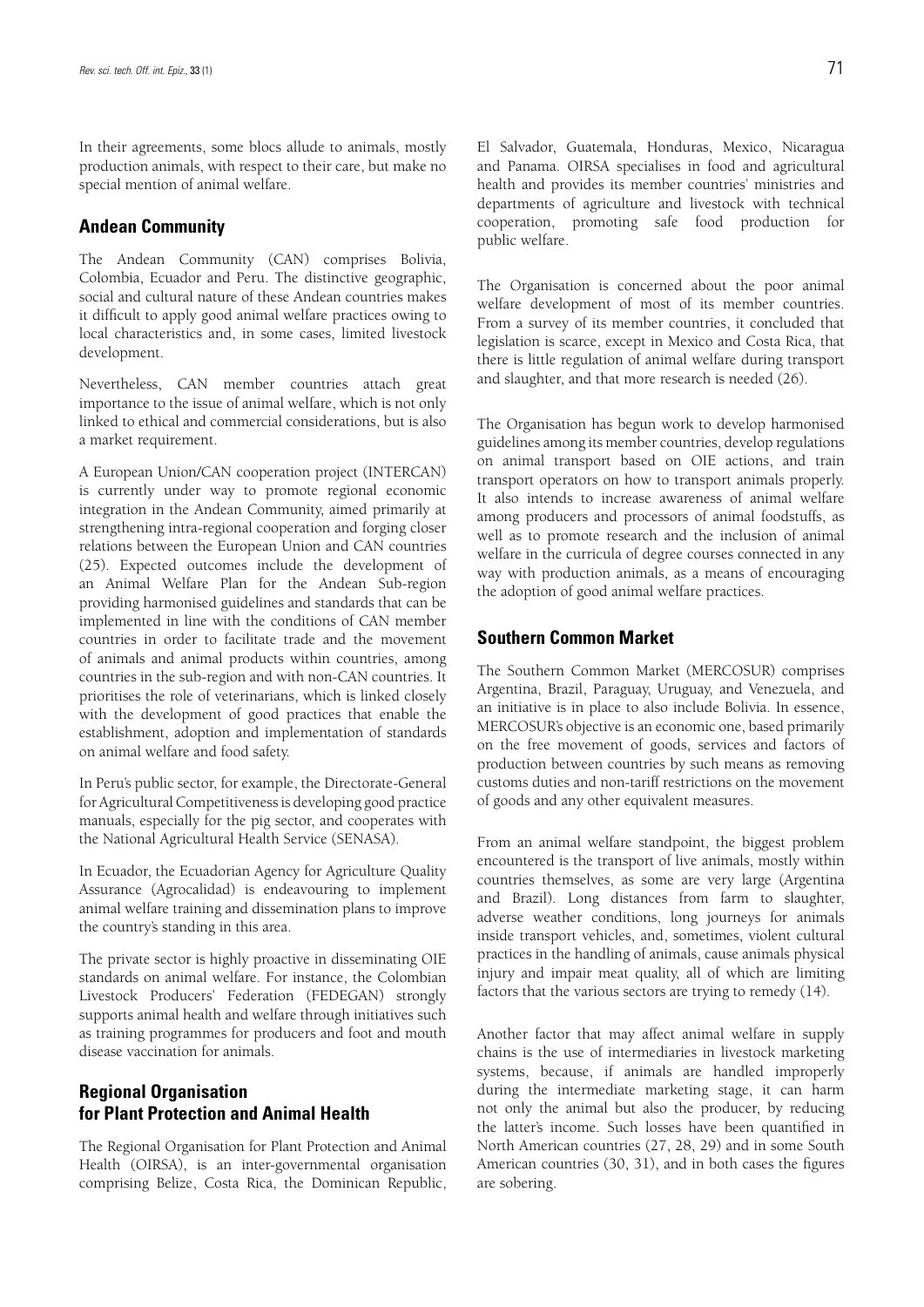The official Veterinary Services of several countries are working with private producers' organisations, shipping agents and the cold-chain industry, to help implement OIE standards in MERCOSUR member countries, disseminate information, gear the standards to the realities of each country and enforce compliance, as well as to implement European Union regulations in cases where the type of trade requires it (15). In Argentina, Brazil, Chile and Uruguay, the official authorities, together with the private sector and academia, have made great progress in animal welfare (18).

There is greater awareness of animal welfare and public policy in MERCOSUR countries than in other countries of the Americas, and there are training plans and regulations in both the public and private sectors.

Argentina established a national animal welfare committee with representatives from across the agricultural spectrum, including NGOs, which are actively involved in the country and their proposals are processed by the government agency (Ponce del Valle, personal communication).

Consumers in the Americas still do not demand high animal welfare standards, nor are they as aware as European consumers. At present, they are unwilling to pay a premium for products with animal welfare guarantees, although they would like to be better informed (32, 33).

In contrast, universities and trade associations are quite heavily involved and government agencies intend to seek strategies for promoting animal welfare and align them with OIE standards on animal welfare, as a means of improving product quality and productivity in the sector (18).

In Uruguay, a small South American country with approximately 3 million inhabitants and nearly 12 million beef cattle of European origin, beef accounts for 14% of the country's total exports (34).

However, studies by FV-UDELAR found that on-farm methods for moving cattle – sticks, electric prods and untrained dogs – caused injury to 62%, 21% and 32% of animals, respectively (35).

Other studies at FV-UDELAR conducted by Huertas *et al*. (17) showed that different factors in the pre-slaughter stage, including the distance travelled from farm to slaughter, the state of the roads and the use of sharp implements to move animals, were linked with subsequent carcass bruising. Of all the animals slaughtered in 2003 and 2004 (approximately 2 million per year), 60% were found to have at least one injury per carcass, 25% two injuries, 16% three injuries and 25% more than three injuries, with an average loss of 2 kg of meat per animal (17, 35).

The first Uruguayan beef quality audit, conducted jointly by the National Meat Institute (INAC), the National Institute for Agricultural Research (INIA) and the University of Colorado in the United States, concluded that economic losses from spoilage amounted to US\$32.52 per animal (30). Similar results had been found in other countries, including the United States (27, 28, 29).

Given that one way of improving animal welfare and preventing economic losses is to provide training to all stakeholders, a few years ago FV-UDELAR began working on training programmes through its continuing education programme and the OIE Collaborating Centre, together with various public and private institutions involved in livestock production (36, 37).

For veterinary professionals, this entailed refresher training and the acquisition of new knowledge and skills to make them more effective in their daily work and able to contribute to the improvement of animal health and welfare, ensuring both their personal safety when performing tasks with animals and the quality of foodstuffs (38, 39).

For the other actors in the chain (farmers, livestock managers, intermediaries and transport operators), information was disseminated on animal welfare and good animal husbandry practices with the aim of improving the quality of beef produced in Uruguay and enabling compliance with OIE standards and with the requirements of international markets (23, 36, 38).

Countries that have begun to transfer knowledge do so chiefly through training courses offered to veterinary professionals in private practice, slaughter plant managers, animal handlers and managers, students of veterinary and agricultural sciences and all those working directly with animals. In many cases, the World Society for the Protection of Animals (WSPA) provides support through its Steps Programme, which has developed printed and audiovisual training aids (40).

In all cases, the course structure was found to consist of a theoretical part, which taught and reaffirmed basic concepts of animal welfare and the behaviour of production animals, and a practical part, in which participants worked directly with animals at handling facilities.

To date, more than 250 animal welfare training courses have been held in Uruguay, attended by more than 4,000 participants. Students of veterinary and other agricultural sciences also receive training through elective courses, and plans are in place to include animal welfare as a subject in veterinary curricula as from 2014.

Argentina, Brazil, Chile and Colombia, also conduct training programmes and disseminate good animal husbandry practices, with other countries starting to do so.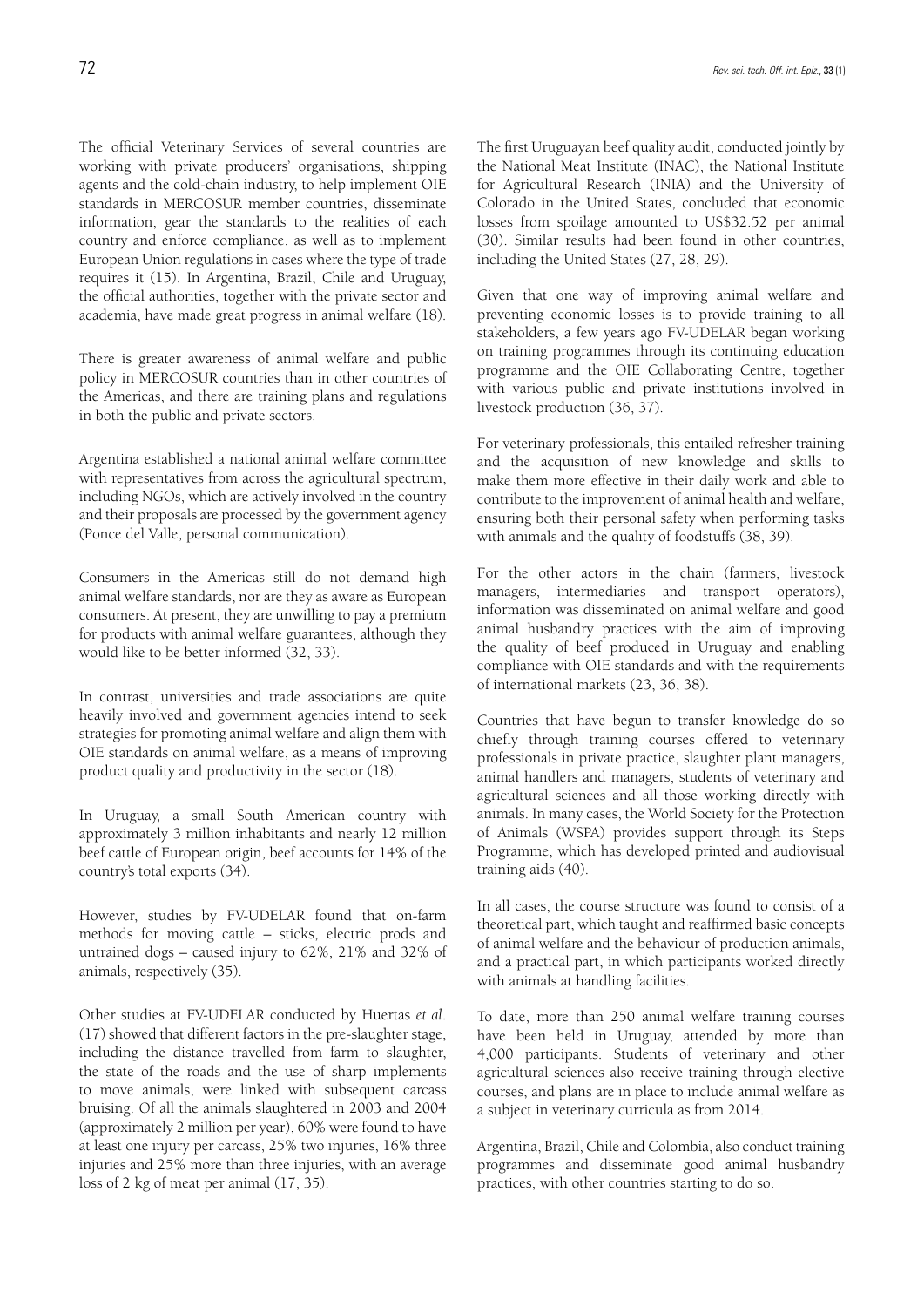In Uruguay, a multi-agency project was conducted to provide training to 1,461 primary school teachers from 1,083 rural schools on zoonoses, diseases of production animals and animal welfare (37). These training activities, along with 'Plan Ceibal', which is a Uruguayan Government initiative that provides a laptop to every pupil and teacher in state primary schools, have contributed significantly to the dissemination of animal welfare concepts.

After three years of education and training for the various actors in the chain, the results of a second Uruguayan beef quality audit showed that the percentage of bruising had halved from 60% to 30%, and that the ensuing economic losses had also decreased (31).

As knowledge transfer and the training of veterinarians in animal welfare are key to achieving major improvements, a survey was conducted in Uruguay in 2012 aimed primarily at documenting veterinary professionals' perceptions about training programmes and their willingness to continue to receive animal welfare information and training.

The results were presented at the Third OIE Global Conference on Animal Welfare in Kuala Lumpur, Malaysia, in 2012 (38). Two hundred and fifty veterinarians were surveyed, with a response rate of 45%. Forty-seven percent of respondents reported having completed three or more animal welfare courses and 18%, one course. Eightytwo percent of respondents worked in areas relating to large animals (mainly cattle for meat production) and the cold-chain industry, divided equally between the two, 10% worked in areas relating to small animals (mainly companion animals) and the rest worked in the poultry sector (production and industry).

Ninety-five percent of survey respondents said they believed animal welfare to be highly relevant to their day-to-day work with animals.

When asked to what extent they had applied the concepts learned in the training courses in their day-to-day work, 65% claimed to have applied them 'a lot', 20% said that they had applied them 'a little', and the rest did not answer.

In reply to a question asking whether they believed that animal welfare should be part of veterinary curricula, 85% said yes, while 100% expressed their willingness to attend further training courses on the subject if they were offered.

## Non-governmental organisations

The WSPA (www.wspa.org.uk) is the largest NGO involved in animal welfare. Jointly with the University of Bristol in the United Kingdom, it has developed educational material entitled 'Concepts in Animal Welfare', which has been disseminated widely in a number of countries in the Americas. The syllabus contains 34 interactive teaching modules covering a range of animal welfare issues, from the welfare of companion animals to that of farm and laboratory animals.

The WSPA is also promoting a Universal Declaration on Animal Welfare.

The WSPA in Brazil has developed the Steps Programme for improving the welfare of production animals, especially at the time of slaughter (40). Under this programme, and with the support of the Chile–Uruguay–Mexico Collaborating Centre for Animal Welfare and Livestock Production Systems, training courses on stunning cattle, pigs and poultry have been held in several countries of the Americas since 2009, in some instances simultaneously in Chile and Uruguay, as in March 2011.

## Conclusions

All this demonstrates the prominence that animal welfare has gained in countries of the Americas and the importance of a regional strategy that brings together and promotes the key elements that drive global change in animal welfare in the Americas, these include: OIE standards, national legislation, scientific research, education, and development.

Research and capacity building will improve stakeholder awareness and education, promoting a regional approach that leads to better animal welfare. Training, knowledge dissemination and transfer are the way to achieve a cultural change that improves animal handling practices. Incorporating these animal husbandry practices into stakeholders' daily work will help to improve animal welfare, operator safety and the sector's profitability.

The results demonstrate how effective joint efforts by all public and private institutions involved in livestock production have been, as have the active role of the OIE Collaborating Centre for Animal Welfare and Livestock Production Systems and continuing education programmes by universities.

It is necessary to develop scientific research that meets consumer requirements, while respecting cultural and religious differences and ethical and moral values, without overlooking the economics and sustainability of production systems, through public awareness and education.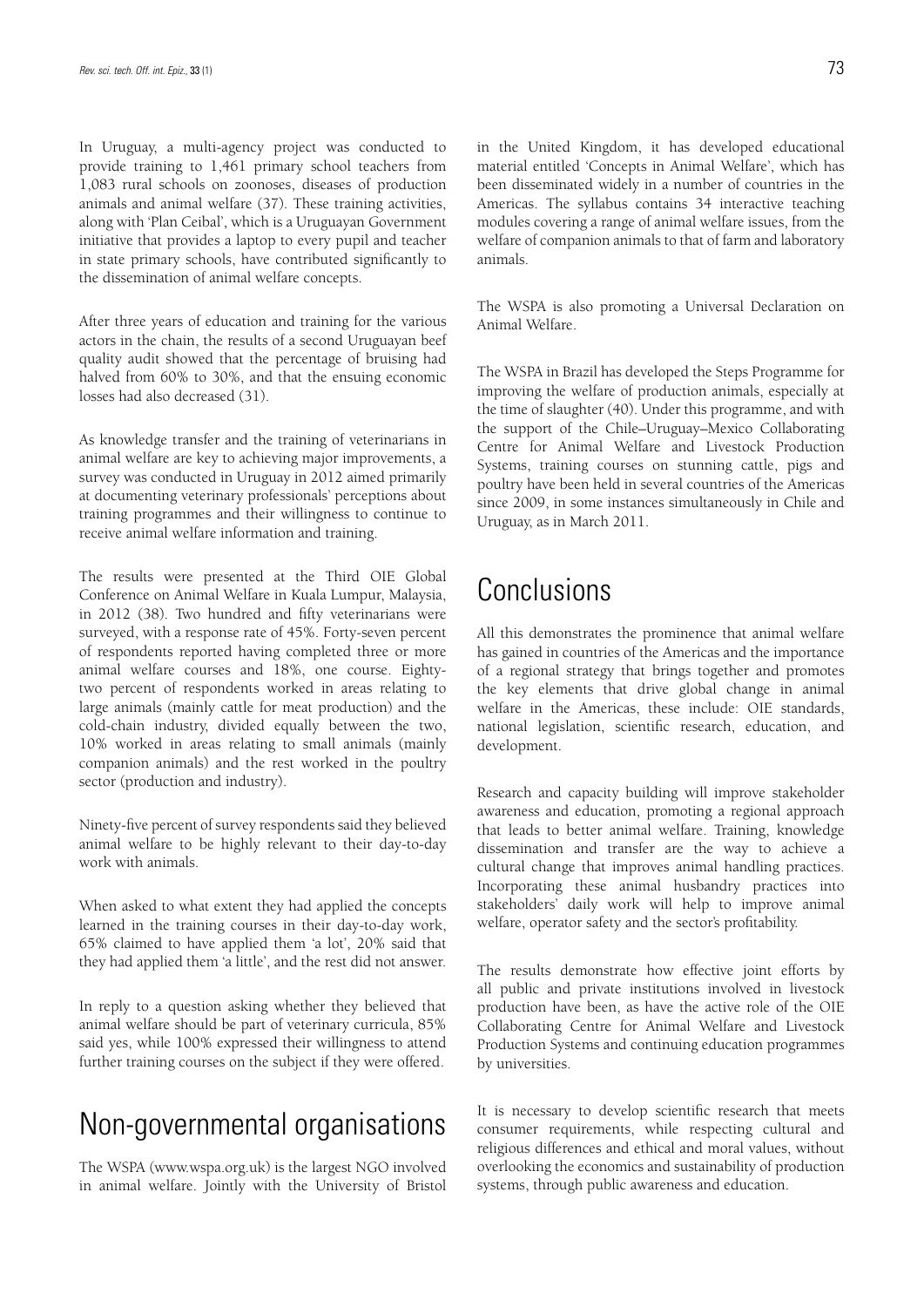$\overline{\phantom{a}}$ 

Veterinary professionals are clearly interested in receiving appropriate training on these issues, both at university and after graduation. There is no doubt that training for veterinary professionals is key to improving animal welfare because it leads to a change in attitudes towards animals by all stakeholders.

If the Americas support and drive animal welfare actions and policies through a sustainable animal welfare strategy for the region, it will become a continent that respects and promotes animal welfare in compliance with OIE standards.

# References

- 1. Fraser D., Duncan I.J.H., Edwards S.A., Grandin T., Gregory N.G., Guyonnet V., Hemsworth P.H., Huertas S.M., Huzzeya J.M., Mellor D.J., Mench J.A., Špinka M. & Whay H.R. (2013). – General principles for the welfare of animals in production systems: the underlying science and its application. *Vet. J*., **198**, 19–27.
- 2. Galindo F. & Manteca X. (2012). Evaluación científica del bienestar animal. *In* Bienestar animal, productividad y calidad de la carne, 2nd Ed. (D. Mota-Rojas, S. Huertas Canen, I. Guerrero-Legarreta & M. Trujillo-Ortega, eds). Elsevier, Mexico, 13–24.
- 3. Economic Commission for Latin America and the Caribbean (ECLAC), Food and Agriculture Organization of the United Nations (FAO) & Inter-American Institute for Cooperation on Agriculture (IICA) (2009). – The outlook for agriculture and rural development in the Americas: a perspective on Latin America and the Caribbean. Available at: www.iica.int/ Esp/organizacion/LTGC/modernizacion/Publicaciones% 20de%20Modernizacin%20Institucional/B1559i.PDF (accessed on 3 February 2014).
- 4. European Commission (EC) (2005). Attitudes of consumers towards the welfare of farmed animals. Special report. Available at: ec.europa.eu/food/animal/welfare/euro\_barometer 25\_en.pdf (accessed on 4 October 2013).
- 5. European Commission (EC) (2007). Attitudes of EU citizens towards animal welfare. Special report. EC, Brussels. Available at: ec.europa.eu/public\_opinion/archives/ebs/ebs\_270\_en.pdf (accessed on 4 October 2013).
- 6. World Organisation for Animal Health (OIE) (2013). OIE's achievements in animal welfare. Available at: www.oie.int/ en/animal-welfare/animal-welfare-key-themes/ (accessed on 4 October 2013).
- 7. World Organisation for Animal Health (OIE) (2013). Section 7. Animal welfare. *In* Terrestrial Animal Health Code, 22nd Ed. OIE, Paris. Available at: www.oie.int/ index.php?id=169&L=0&htmfile=titre\_1.7.htm (accessed on 30 December 2013).
- 8. World Organisation for Animal Health (OIE) (2013). Section 7. Welfare of farmed fish. *In* Aquatic Animal Health Code, 16th Ed. OIE, Paris. Available at: www.oie.int/ index.php?id=171&L=0&htmfile=titre\_1.7.htm (accessed on 30 December 2013).
- 9. World Organisation for Animal Health (OIE) (2013). List of Collaborating Centres. Available at: www.oie.int/en/ourscientific-expertise/collaborating-centres/list-of-centres/ (accessed on 4 October 2013).
- 10. Fraser D. (2012). Scientific basis for animal welfare in production systems. Presented at the 3rd OIE global conference on animal welfare, 6–8 November, Kuala Lumpur, Malaysia. Available at: www.oie.int/eng/AW2012/abstracts/2.9.\_Fraser. pdf (accessed on 4 October 2013).
- 11. World Organisation for Animal Health (OIE) (2013). Regional Animal Welfare Strategy for the Americas. OIE Regional Representation for the Americas, Buenos Aires. Available at: www.rr-americas.oie.int/index.htm (accessed on 4 October 2013).
- 12. Food and Agriculture Organization of the United Nations (FAO) (2009). – Livestock in the balance. *In* The state of food and agriculture. FAO, Rome. Available at: www.fao.org/ docrep/012/i0680e/i0680e.pdf (accessed on 13 December 2013).
- 13. Petrini A. & Wilson D. (2005). Philosophy, policy and procedures of the World Organisation for Animal Health for the development of standards in animal welfare. *In* Animal welfare: global issues, trends and challenges (A.C.D. Bayvel, S.A. Rahman & A. Gavinelli, eds). *Rev. sci. tech. Off. int. Epiz.*, **24** (2), 665–671.
- 14. Gallo C. (2008). Using scientific evidence to inform public policy on the long distance transportation of animals in South America. *Vet. ital*., **44** (1), 113–120.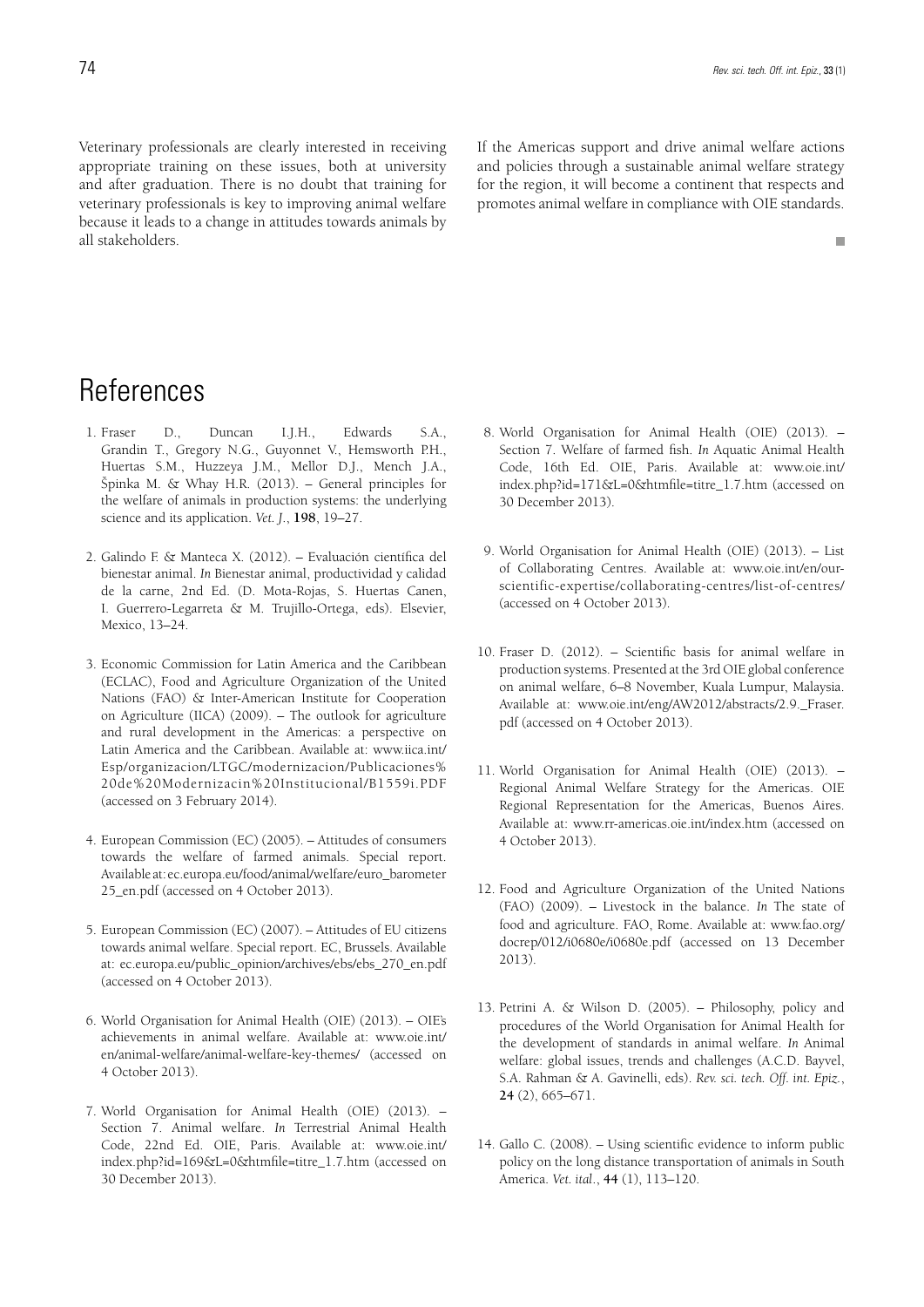- 15. Gallo C., Tadich T., Huertas S., César D., Paranhos Da Costa M. & Broom D. (2010). – Animal welfare education in Latin America. *In* Proceedings of the international conference on animal welfare education, 1–2 October, Brussels. Directorate-General for Health and Consumers, European Commission, Brussels.
- 16. Gallo C., Warriss P., Knowles T., Negrón R., Valdés A. & Mencarini I. (2005). – Stocking densities used to transport cattle to slaughter in Chile. *Arch. Med. vet. (Chile)*, **37** (2), 155–159.
- 17. Huertas S., Gil A., Piaggio J. & van Eerdenburg F. (2010). Transportation of beef cattle to slaughterhouses and its relation to animal welfare and meat quality in an extensive production system. *Anim. Welf*., **19**, 281–285.
- 18. Paranhos da Costa M.J.R., Huertas S., Gallo C. & Dalla Costa O. (2012). – Strategies to promote farm animal welfare in Latin America and their effects on carcass and meat quality traits. *Meat Sci*., **92**, 221–226.
- 19. Blokhuis H., Jones B., Geers R., Miele M. & Viessier I. (2003). Measuring and monitoring animal welfare: transparency in the food product quality chain. *Anim. Welf*., **12**, 445–455.
- 20. Canali E. & Keeling L. (2009). Welfare Quality® project: from scientific research to on farm assessment of animal welfare. *Ital. J. Anim. Sci*., **8** (Suppl. 2), 900–903.
- 21. Blokhuis H.J., Keeling L.J., Gavinelli A. & Serratosa J. (2008). – Animal welfare's impact on the food chain. *Trends Food Sci. Technol*., **19**, 75–83.
- 22. Rojas H., Stuardo L. & Benavides D. (2005). Políticas y prácticas de bienestar animal en los países de América: estudio preliminar. *In* Animal welfare: global issues, trends and challenges (A.C.D. Bayvel, S.A. Rahman & A. Gavinelli, eds). *Rev. sci. tech. Off. int. Epiz*., **24** (2), 549–565.
- 23. Gil A. & Huertas S. (2007). Difusión de principios de bienestar animal y buenas prácticas en el manejo de bovinos a nivel de toda la cadena cárnica. *In* Proc. Seminario regional sobre bienestar animal: estrategias de difusión de buenas prácticas ganaderas, November, Montevideo (S.M. Huertas, ed.). Universidad de la República, Facultad de Veterinaria, Montevideo, 109–116.
- 24. Food and Agriculture Organization of the United Nations (FAO) (2008). – Capacity building to implement good animal welfare practices. FAO, Rome.
- 25. Andean Community (CAN) (2013). Proyecto de cooperación UE-CAN: integración económica regional de la CAN (INTERCAN). Available at: www.comunidadandina. org/intercan.htm (accessed on 4 October 2013).
- 26. Alvarado G., de Gracia A., Sánchez L., Cepeda A. & Velásquez J. (2010). – Encuesta bienestar animal en países de la región de OIRSA. Presentation at the 2nd National Congress on Animal Husbandry [2.º Congreso nacional de zootecnia], 28–29 October, Universidad Santiago de Compostela, Facultad de Veterinaria de Lugo.
- 27. Lorenzen C.L., Hale D.S., Griffin D.B., Savell J.W., Belk K.E., Frederick T.L., Miller M.F., Montgomery T.H. & Smith G.C. (1993). – National beef quality audit: survey of producerrelated defects and carcass quality and quantity attributes. *J. Anim. Sci*., **71**, 1495–1502.
- 28. McNally P.W. & Warris P.D. (1996). Recent bruising in cattle at abattoirs. *Vet. Rec*., **138**, 126–128.
- 29. McKenna D., Roeber D., Bates T., Schmidt T.B., Hale D.S., Griffin D.B., Savell J.W., Brooks J.C., Morgan J.B., Montgomery T.H., Belk K.E. & Smith G.C. (2002). – National beef quality audit-2000: survey of targeted cattle and carcass characteristics related to quality, quantity and value of fed steers and heifers. *J. Anim. Sci*., **80**, 1212–1222.
- 30. Instituto Nacional de Investigación Agropecuaria (INIA), Instituto Nacional de Carnes (INAC) & Colorado State University (2003). – Auditoría de calidad de la carne vacuna Año 2003. INAC, Montevideo. Available at: www.inac.gub. uy/innovaportal/file/3015/1/cartilla\_vacuna\_2003\_vers\_final. pdf (accessed on 4 October 2013).
- 31. Instituto Nacional de Investigación Agropecuaria (INIA) & Instituto Nacional de Carnes (INAC) (2009). - 2.ª auditoría de calidad de la cadena cárnica vacuna del Uruguay 2007– 2008. INAC, Montevideo. Available at: www.inac.gub.uy/ innovaportal/file/3001/1/auditoria\_bovina\_2009\_web.pdf (accessed on 4 October 2013).
- 32. Köbrich C., Maino M. & Diaz C. (2001). El bienestar animal como un atributo de diferenciación en la compra de alimentos de origen animal. *In* VI Congreso de economía agraria. Santiago, Chile, 251–259.
- 33. Köbrich C. (2010). Expectativas de los consumidores respecto al bienestar animal. Workshop for OIE National Focal Points for Animal Welfare, 29 June to 1 July, Santiago, Chile.
- 34. Montossi F. (2013). Programa nacional de producción de carne y lana. Instituto Nacional de Investigación Agropecuaria, Montevideo. Available at: www.inia.org.uy/ online/site/315838I1.php (accessed on 4 October 2013).
- 35. Huertas-Canén S.M., Mota-Rojas D., Zermeño-Acosta M. & Borderas-Tordesillas F. (2012). – Evaluación de los métodos de arreo en animales de abasto. *In* Bienestar animal, productividad y calidad de la carne (D. Mota-Rojas, S. Huertas Canen, I. Guerrero-Legarreta & M. Trujillo-Ortega, eds), 2nd Ed. Elsevier, Mexico, 91–114.